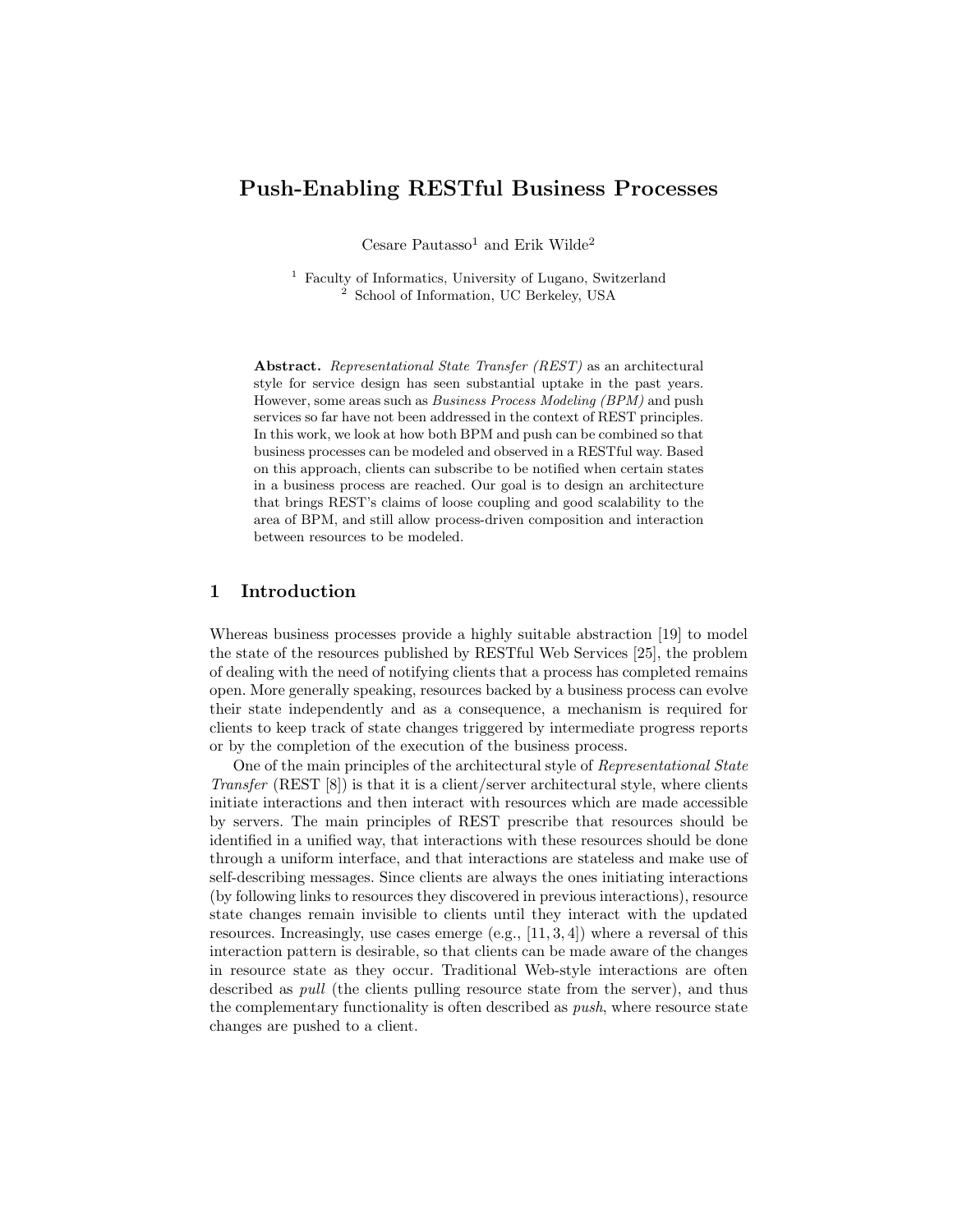In this paper, we take a look at the problem of how to combine Business Process Modeling (BPM) with REST. The goal is to design an architecture for RESTful business process management featuring push notification of task and process instance state changes. To do so, we propose to use the Atom feed format as a standard representation of process instance execution logs so that clients can subscribe to process instances and tasks published as resources and be notified when these complete their execution. To ensure a timely propagation of notifications, we discuss different alternative optimizations such as the emerging PubSubHubbub (PuSH [9]) and WebSocket [14] protocols.

The rest of this paper is organized as follows. In Section 2 we describe how processes can be published as resources. We use an example (Section 3) to motivate the need for supporting push notification of process state changes. In the following Section 4, we discuss and compare several approaches to achieve push notifications in the context of the REST architectural style. Section 5 describes the architecture of a push-enabled process execution engine. Related Work is presented in Section 6 before we conclude in Section 7.

# 2 RESTful Business Processes

For the purposes of this paper, we minimize the assumptions on the meta-model used to capture an executable representation of a business process. Our approach is compatible with most existing standards (e.g., BPEL [15], BPMN [18, 23]) but does not require full compliance with the actual notations. In this section we describe how the REST constraints of resource addressability, multiple negotiable representations of resources and resource access through a uniform interface can be mapped to the domain of business process management.

### 2.1 Publishing processes as resources

We assume that a process can be broken down as a set of discrete tasks, which are linked by some kind of structured or unstructured set of dependencies (e.g., control and data flow) [6]. Both processes and tasks can be published as resources, and thus should be addressable with a URI. At runtime, processes can be instantiated for execution and typically multiple process instances of the same process are executed at the same time. Each process instance is also a resource and should be identified by its own URI. The state of the execution of a process instance can be defined as the union of the state of the execution of its tasks, which can also be seen as sub-resources of the process instance resource.

To identify the resources, we propose the following URI templates [10]:

# /{process} /{process}/{instance} /{process}/{instance}/{task}

The structure of the URI templates helps to highlight the containment and instance-of relationships between processes, their instances and the tasks belonging to them. In particular, we are interested in identifying task as resources only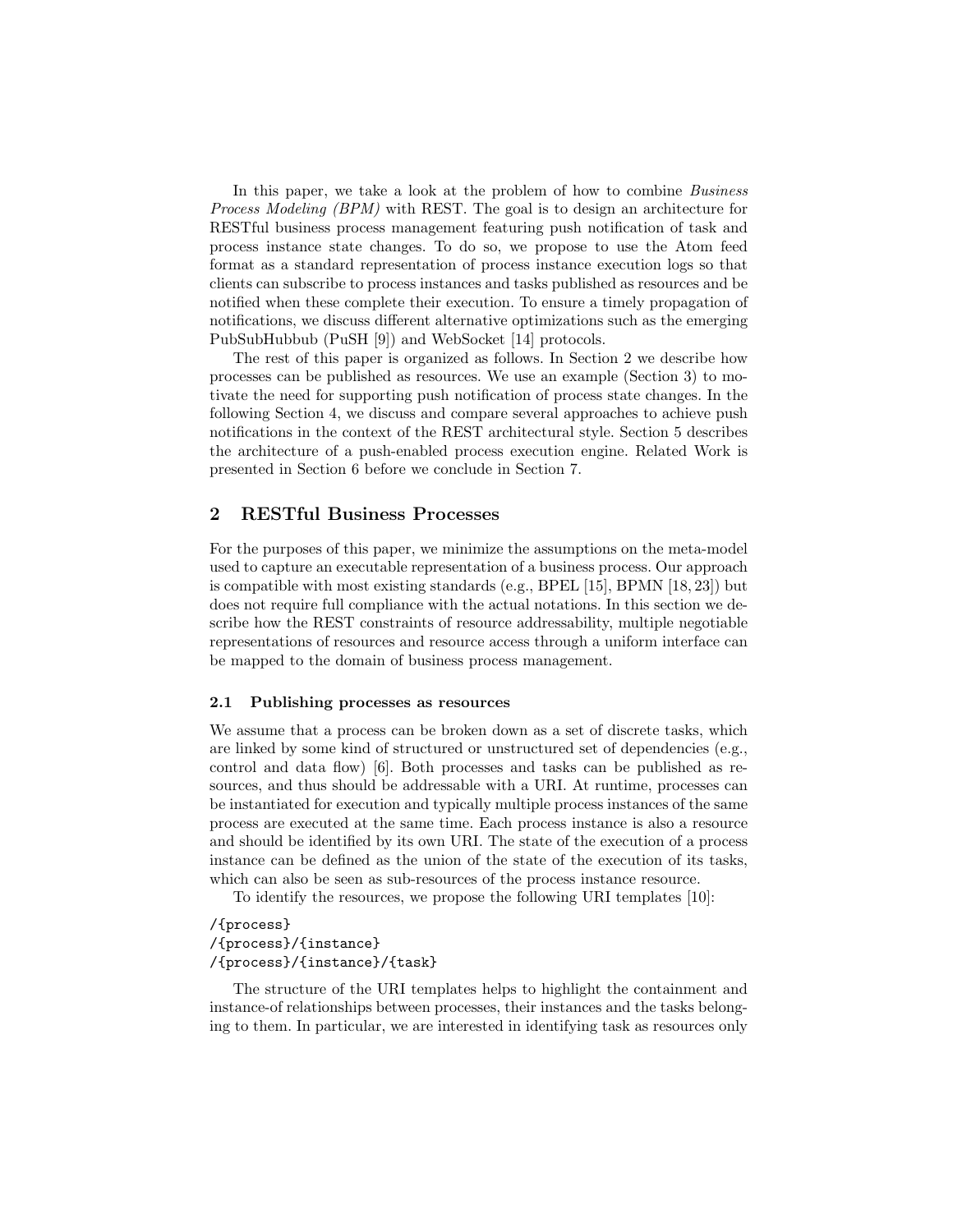in the context of specific process instances, since we are interested in interacting with tasks at run time, during the execution of the corresponding process instance, and we are only interested in manipulating design-time process artifacts (i.e., process template descriptions) as a whole.

Following the hypermedia constraint, a client may make use of these relationships to discover the available processes, and retrieve links to the corresponding instances. Each resource instance can be manipulated as a whole, or it can provide links back to clients so that they can interact with its tasks.

#### 2.2 Process representations

Fetching each resource returns a snapshot of its current state represented using different media types. Different clients may be interested on a different projection over the state of a process resource and thus may use standard content-type negotiation techniques to retrieve a suitable view in the most convenient format. Table 1 lists some examples of possible media types and gives a short description of the information that should be part of the corresponding representation.

|  |  |  |  |  |  | Table 1. Process resources can be represented using different media types. |  |  |  |  |
|--|--|--|--|--|--|----------------------------------------------------------------------------|--|--|--|--|
|--|--|--|--|--|--|----------------------------------------------------------------------------|--|--|--|--|

| Content-Type                    | Description                                                                              |
|---------------------------------|------------------------------------------------------------------------------------------|
| Resource: / {process}           |                                                                                          |
| text/plain                      | Basic textual description of the process                                                 |
| text/html                       | Web page with a form to start a new process instance and links to                        |
|                                 | the currently running instances                                                          |
|                                 | application/bpmn+xml BPMN XML serialization of the process                               |
|                                 | application/svg+xml Graphical rendering of the process in Scalable Vector Graphics       |
| application/json                | Process meta-data (e.g., name, author, version, creation date) sent                      |
|                                 | using the JavaScript object notation                                                     |
|                                 | application/atom+xml An Atom feed listing all instances of a process as entries          |
| Resource: /{process}/{instance} |                                                                                          |
| text/html                       | Web page with a summary of the state of the execution of the                             |
|                                 | instance with links to its process and to the set of active tasks                        |
|                                 | application/svg+xml Graphical rendering of the process instance (e.g., with colored task |
|                                 | boxes marking their current execution state)                                             |
| application/json                | Process instance data: process name, responsible user, start/end                         |
|                                 | timestamp, input/output data parameter values                                            |
|                                 | application/atom+xml An Atom feed listing all tasks of a process instance as entries     |
|                                 | Resource: /{process}/{instance}/{task}                                                   |
| text/plain                      | Basic textual description of the task goal, involved roles and re-                       |
|                                 | quired/produced data                                                                     |
| text/html                       | Web page with a form to interact with the task (if it is active)                         |
|                                 | or with a summary of the outcome of its execution (if the task is                        |
|                                 | complete)                                                                                |
| application/json                | Task instance data: process name, task name, responsible user/role,                      |
|                                 | start/end timestamp, input/output data parameters                                        |
|                                 | application/atom+xml An Atom feed listing all state transitions of a task as entries     |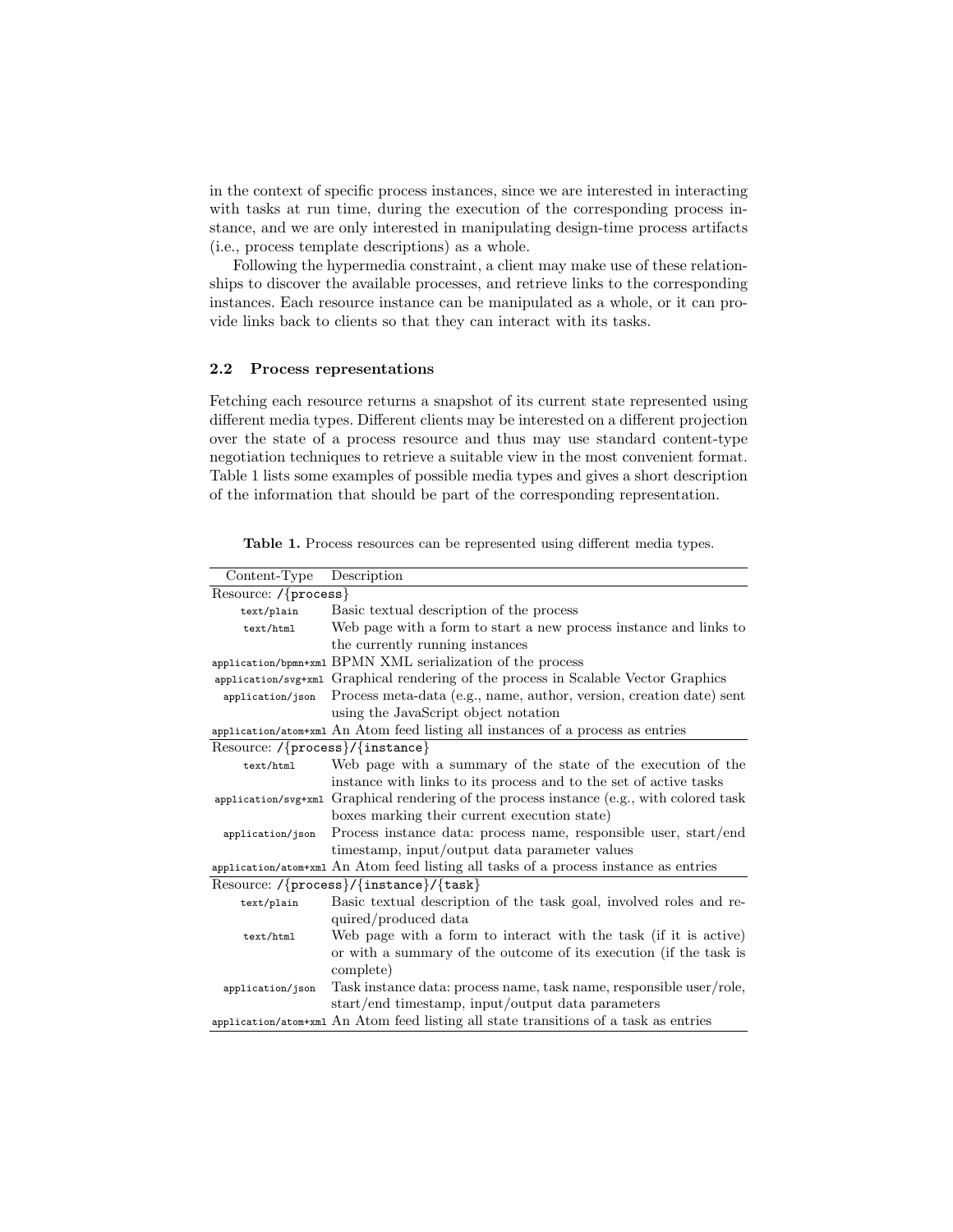#### 2.3 Uniform interface

The manipulation of process resources happens through their uniform interface, which consists of the GET, PUT, DELETE, and POST methods for resources accessed using the HTTP protocol. Table 2 outlines the semantics of all methods applied to each resource.

Clients interact with the processes deployed for execution. For example, PUT /{process} deploys a process model and publishes it under a given identifier. Conversely, DELETE /{process} will undeploy a process and render its identifier void. This will also cause all instances of the process to be removed. Thus, the method should only be allowed when there are no active instances of the particular process left in the system.

The /{process} resource also acts as a "resource factory" [1] as it allows clients to initiate the execution of new process instances by sending POST requests to it. The request can be serviced in two ways: blocking or non-blocking. In the first case, the client will wait until the execution of the entire process has completed and will receive a response which contains the output (or the reply) of the process. For long-running processes, it may be more convenient to respond immediately with an identifier of the newly started process instance  $(e.g., \sqrt{\{process\}}/\{instance\}).$ 

Whereas the first (blocking) approach can be seen as a convenient way for letting clients perform an RPC-based invocation of processes, we argue that only the second non-blocking solution correctly publishes the process instance as a resource, by providing clients with a link to its URI (which may be shared among multiple clients that are interested to interact with the process instance and its tasks). The clients may then use such identifier to retrieve the result of the process once it completes its execution, or the clients may be informed of the outcome of the process execution with one of the notification mechanisms that we will discuss in the following Sections.

A client can obtain a global view over a running process instance by GETting its representation, which – depending on the chosen media type – it may contain links to the individual tasks. A client may be interested in only listing all active tasks of a process instance, as opposed to retrieving links to all tasks and then having to poll each task to determine its state. Likewise, a client may be interested in getting notified when the set of active tasks changes, as it may be waiting for one particular task to become ready for execution.

Once a task URI has been retrieved, a client may perform a GET request on it to read task-specific information (e.g., its state, its input/output parameter values) or a PUT request to change the state of a task and set the value of its output parameters. Clients are not allowed either to POST or DELETE individual task resources. Once all tasks have completed their execution, their final state remains associated with the corresponding resources until a DELETE /{process}/{instance} request is performed. Only then, all information associated with all tasks of a process instance is removed.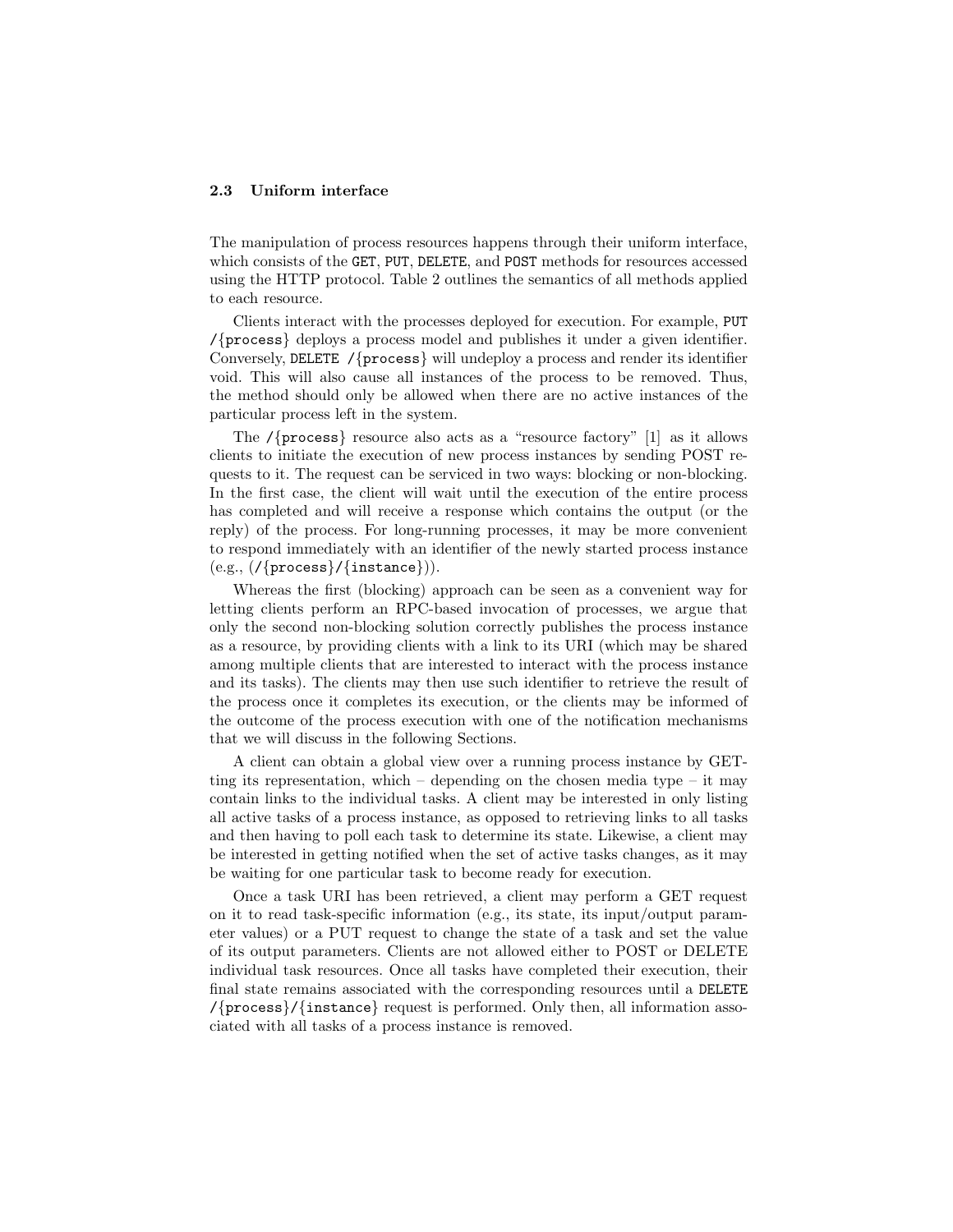Table 2. Uniform interface semantics for process resources.

| Resource: / {process}<br>Retrieve a representation of a process, with links to its instances<br>GET<br>Deploy a process (or update an already deployed process)<br>PUT<br><b>DELETE</b> Undeploy a process<br>Instantiate a new process instance (blocking/non-blocking)<br>POST<br>Resource: /{process}/{instance}<br>Retrieve a representation of the current state of a process instance, with links<br>GET<br>to its tasks<br><b>PUT</b> Not Allowed<br><b>DELETE</b> Remove the instance (once all tasks have completed) |
|-------------------------------------------------------------------------------------------------------------------------------------------------------------------------------------------------------------------------------------------------------------------------------------------------------------------------------------------------------------------------------------------------------------------------------------------------------------------------------------------------------------------------------|
|                                                                                                                                                                                                                                                                                                                                                                                                                                                                                                                               |
|                                                                                                                                                                                                                                                                                                                                                                                                                                                                                                                               |
|                                                                                                                                                                                                                                                                                                                                                                                                                                                                                                                               |
|                                                                                                                                                                                                                                                                                                                                                                                                                                                                                                                               |
|                                                                                                                                                                                                                                                                                                                                                                                                                                                                                                                               |
|                                                                                                                                                                                                                                                                                                                                                                                                                                                                                                                               |
|                                                                                                                                                                                                                                                                                                                                                                                                                                                                                                                               |
|                                                                                                                                                                                                                                                                                                                                                                                                                                                                                                                               |
|                                                                                                                                                                                                                                                                                                                                                                                                                                                                                                                               |
|                                                                                                                                                                                                                                                                                                                                                                                                                                                                                                                               |
| Not Allowed<br>POST                                                                                                                                                                                                                                                                                                                                                                                                                                                                                                           |
| Resource: /{process}/{instance}/{task}                                                                                                                                                                                                                                                                                                                                                                                                                                                                                        |
| Retrieve the current state of the task instance<br><b>GET</b>                                                                                                                                                                                                                                                                                                                                                                                                                                                                 |
| Modify the state of the task instance (e.g., mark it as completed)<br>PUT                                                                                                                                                                                                                                                                                                                                                                                                                                                     |
| DELETE Not Allowed                                                                                                                                                                                                                                                                                                                                                                                                                                                                                                            |
| <b>POST</b> Not Allowed                                                                                                                                                                                                                                                                                                                                                                                                                                                                                                       |

# 3 Example

We use the classical loan approval process to illustrate how a business process model can be REST-ified and to motivate the need for supporting push notification of its state changes. The process is identified by the /loan URI, and two of its tasks (called choose and approve, marked in black in Figure 1) are published as resources. The other tasks are not visible from clients but carry out important back-end activities, such as checking the validity of incoming loan applications, contacting different banks for the latest rates as well as confirming the loan, if an offer has been chosen by the customer and approved by management.



Fig. 1. Example: Publishing the Loan Approval Business Processes as a Resource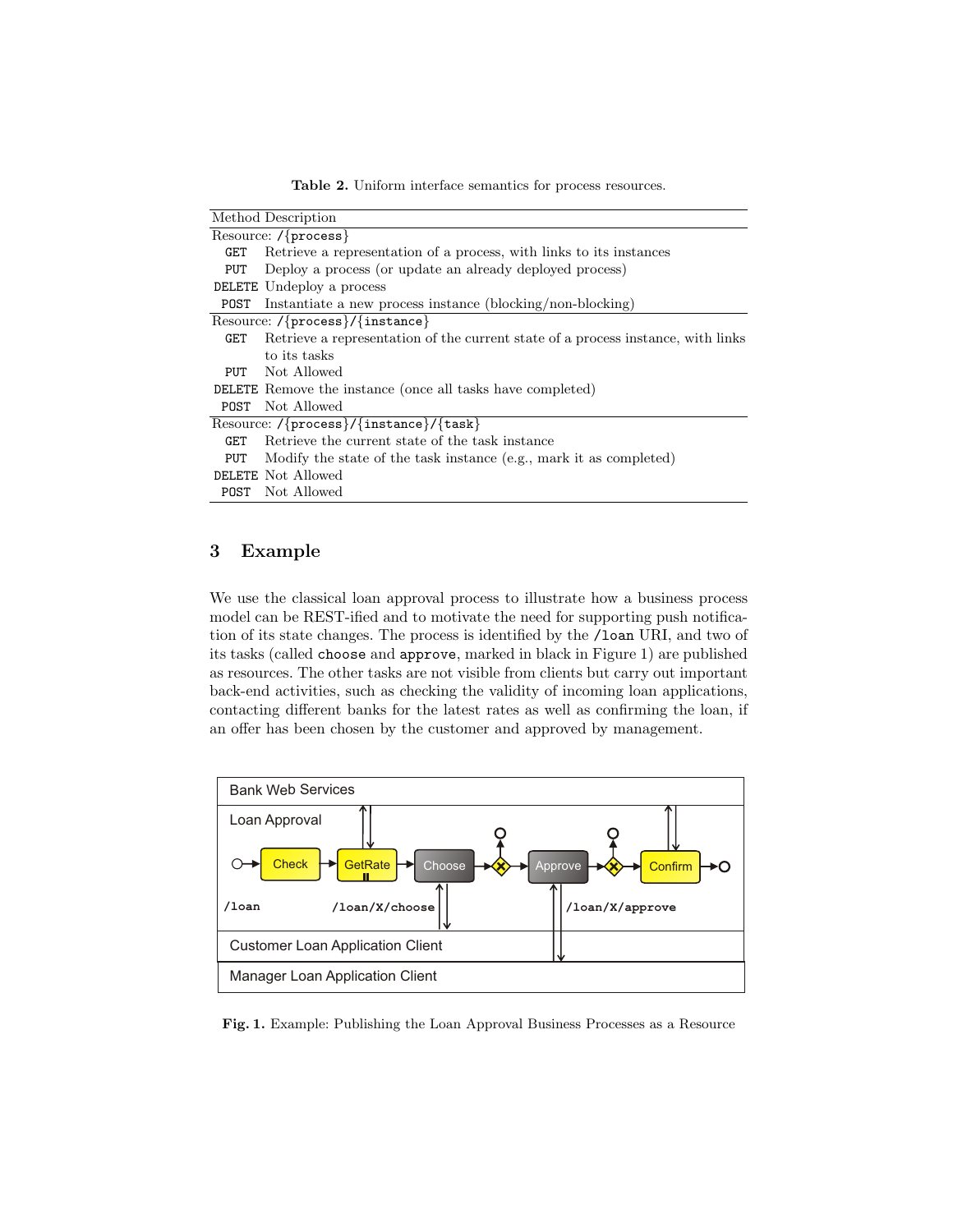

Fig. 2. Example: Client interactions with the choose (left) and approve (right) task resources

Figure 2 presents in more detail the interaction of two key clients of the process: the customer applying for a loan (left) and the manager in charge of tracking the progress of all loan applications (right).

The customer application client retrieves the form describing the information required to start the process (e.g., the amount) with a GET /loan request. This is followed by a POST /loan request which transfers the filled-out form and uses the information to start running a new process instance, whose URI  $(x)$ is returned to the client as a hyperlink. The process starts running its tasks, which are validating the client request and gathering the necessary information for making an offer to the client. This may be a time-consuming process, during this time the client may check its progress at anytime by polling the state of the newly started process instance with a GET /loan/x request. Eventually the choice task becomes ready for execution and the client will be directed to it with a link (event 1). The client then retrieves the state of the task, which amounts to a set of possible options and a form used to express the client choice. The form can be submitted with a POST /loan/x/choose request, which will also complete the corresponding task.

The manager application client monitors all ongoing loan applications in the system by periodically issuing GET /loan requests. These return a set of URIs to the corresponding process instances (which could be serialized as a feed). In our particular example, the manager follows the link to instance  $\Lambda x$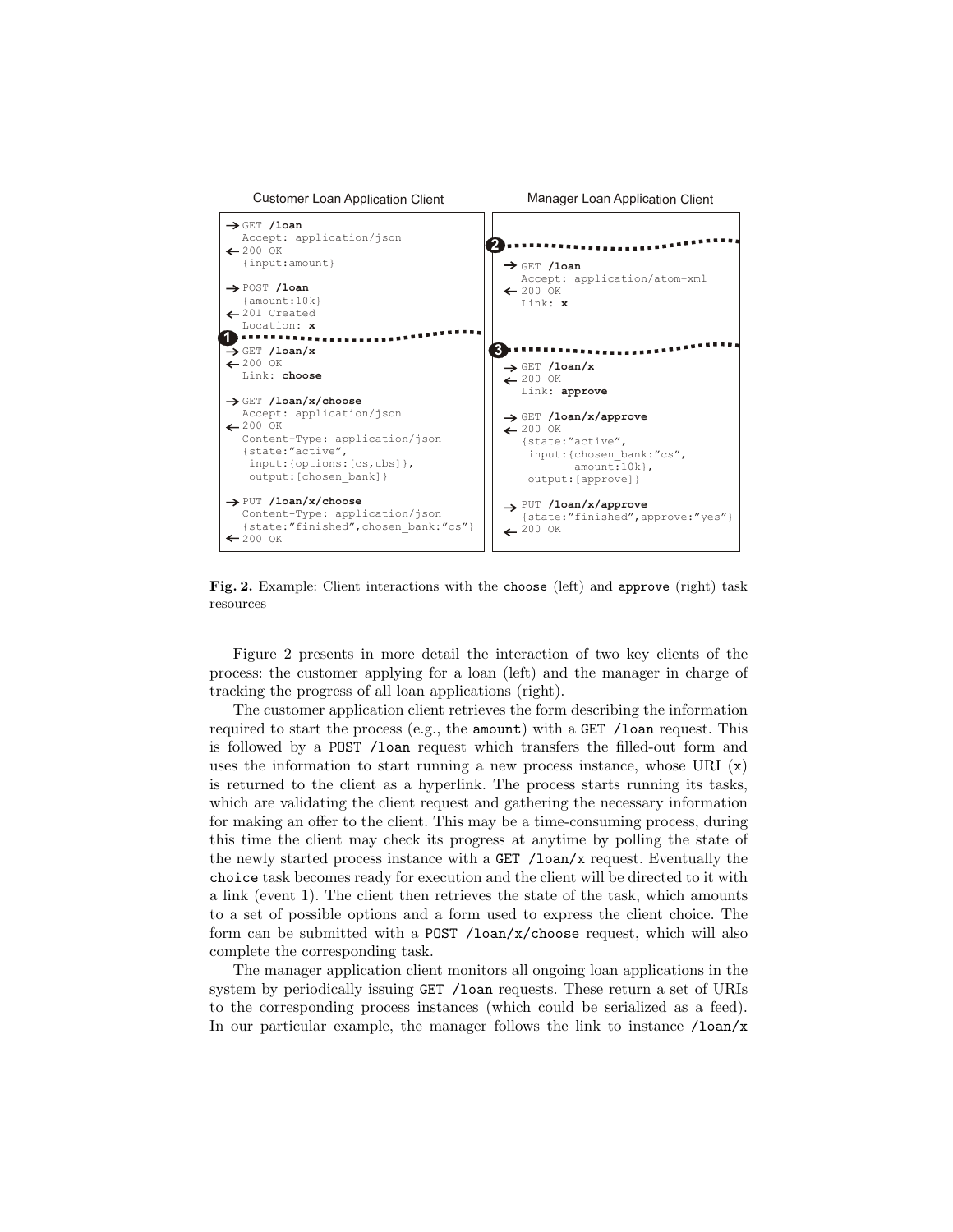and watches it until it reaches the task for which his approval is required. To inspect the state of the application he first retrieves the task instance with GET /loan/x/approve, then he submits his approval with the corresponding PUT /loan/x/approve request, which will complete the execution of the approve task and trigger the confirmation of the loan with the chosen bank in the backend.

There are three points during these interactions where the clients are waiting for the process to reach a certain state. The customer wants to retrieve an offer and make his choice (event 1 in Figure 2), the manager needs to see which application was started (event 2) and which offers have been accepted by customers and require his approval (event 3). In the following Section we will discuss which are the options to avoid having the client application periodically poll the process resources in order to detect that the corresponding event has occurred during the execution of the process.

### 4 RESTful Push Interactions

In the context of the client/server style used by REST, push interactions reverse the roles between clients and servers. Thus, clients need to be identifiable, reachable and accessible, so that servers can push state changes of their resources back to them. In the context of the push micro-interaction, clients effectively become servers, and the servers become clients (they initiate interactions once a resource has changed state, and notify those listeners who are interested in these state changes). This reversal in roles can be confusing, and thus we keep the original client/server macro-roles as the ones signifying that the servers are the ones providing access to the resources and managing the identification space of resources, whereas clients are the ones interested in receiving notifications about resource state changes in order to build applications based on these resources.

One excellent example illustrating this micro vs. macro view is a prototype of a push-oriented protocol that has been developed by Google under the name of  $PubSubHubbub$  ( $PuSH$ ) [9]. PuSH is based on Atom feeds and allows clients to be notified of feed updates immediately. Traditionally, feeds are a RESTful pulloriented architecture, and clients need to repeatedly pull feeds to become aware of updates. PuSH introduces an intermediate layer of reverse interactions where clients subscribe to a feed by registering a callback at a so-called hub. The hub then notifies all registered clients of feed updates by initiating HTTP interactions with the callbacks once a feed has been updated. While the notification path reverses the traditional interaction pattern (the client must have a HTTP server running at the callback URI, and the hub then sends the update in an HTTP request), the higher-level interaction still is client/server, because the identified resource is the feed or the updated entry, and the underlying reversal of the interaction is simply an optimization that allows clients to be notified faster than they could be by implementing an interval-based polling scheme.

It is interesting to note that in this scenario, the overall REST architecture is not changed in any way. On the macro level, the main resources are feeds and feed entries and the overall goal is to make sure that clients are aware of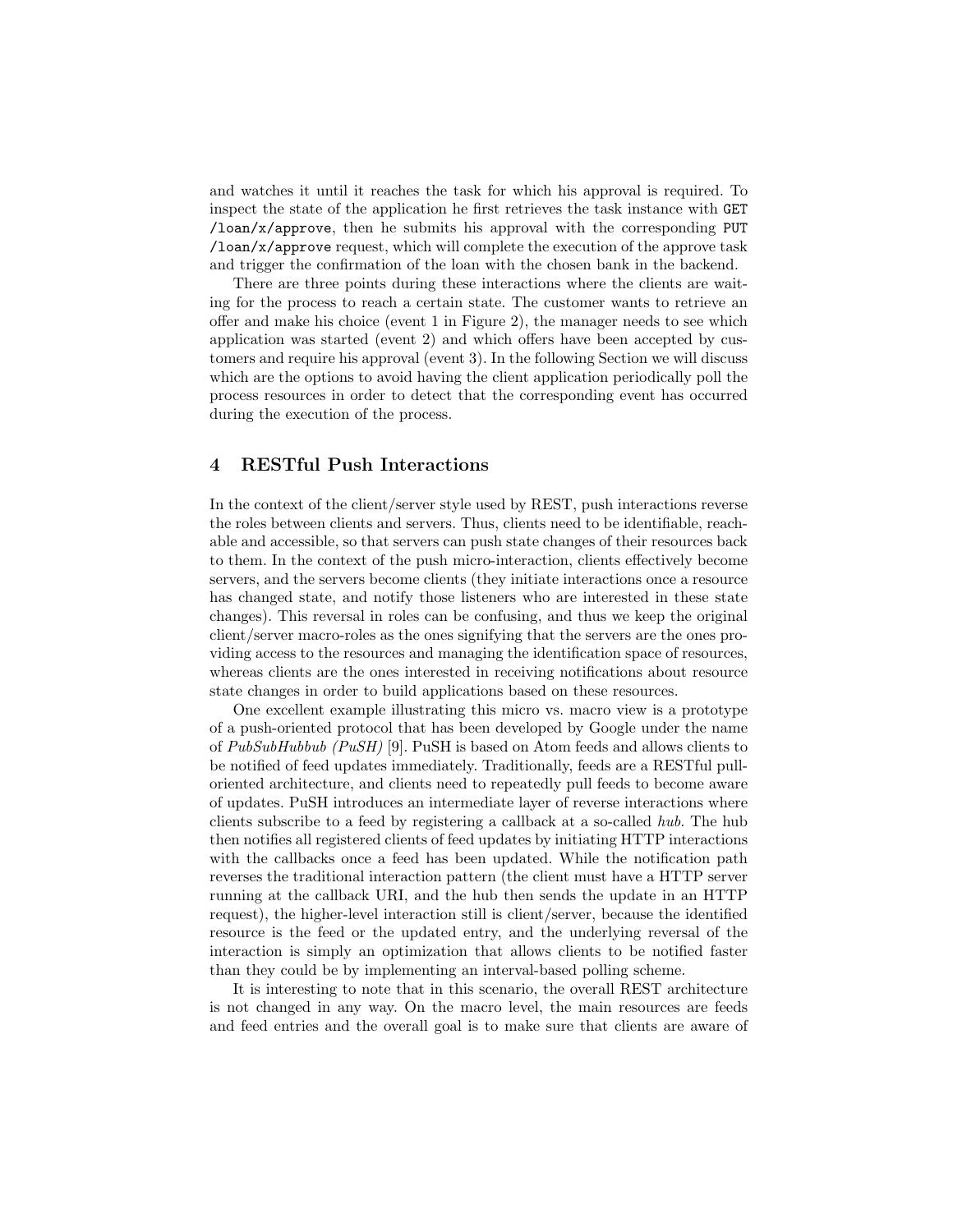resource state changes. On the micro level, a new set of identifiers has been introduced which are the callback URIs that have to be managed by the hubs, and on that micro level, the interaction pattern is reversed. But this is merely an optimization to allow clients to be more efficiently notified, and essentially, this shifts the burden of fast updates from clients (which would have to do frequent polling otherwise) to hubs (which now have to manage potentially large sets of callback identifiers). In both scenarios, it is possible to use intermediaries, with the difference that in the pull scenario they are independent of the specific scenario and simply work because REST and specifically HTTP are designed to take advantage of intermediaries improving the effectiveness of HTTP traffic. In the push scenario, PuSH allows hubs to be chained and thus can also provide some support for scalability, but since interactions are reversed, network traffic cannot be as effectively handled in intermediaries close to the managed resource.

So far, Web architecture itself has not been updated in a way that provides general support for push-oriented communication patterns. In some scenarios, HTTP has been stretched to support push communications, and those scenarios are described in Section 4.1, along with the ongoing efforts of HTML5 to improve browsers as a general-purpose application platform. Apart from Web architecture itself, there also are numerous dedicated push frameworks available on a variety of platforms, and those are described briefly in Section 4.2. The main purpose of these sections is to describe the status quo, and to make the point that for a perfectly RESTful way of push-enabling business processes, there currently is no good alternative provided by Web architecture itself, and thus in the short term it is necessary to adopt some intermediary solution, whereas the long term goal should be to enhance Web architecture in a way that push-oriented interactions are supported as well.

#### 4.1 Using HTTP

On the current Web, the only widely supported protocol is HTTP, and the roles of servers and clients are fixed, servers are managing resources, and clients are initiating interactions by sending HTTP requests. This pattern serves most applications well, because it is very good for implementing scalable pull. However, for applications requiring more immediate notifications of server-side events, some workarounds have become popular that are often summarized under the label of HTTP long polling [17]. The idea of this approach is that the client sends a request, but that the request remains pending for a long time, and that the server only sends a response when an event has occurred. This pattern thus emulates push by initiating a pull interaction, and then using the response to push the notification back.

There are several disadvantages of this approach. Some are caused by the fact that long-lived HTTP interactions are not very robust (depending on the underlying network infrastructure) because they are using long-lived TCP connections, and those are sometimes terminated by network components for management or security reasons. Another disadvantage is that this requires the server to manage a large number of open connections, thus breaking the REST statelessness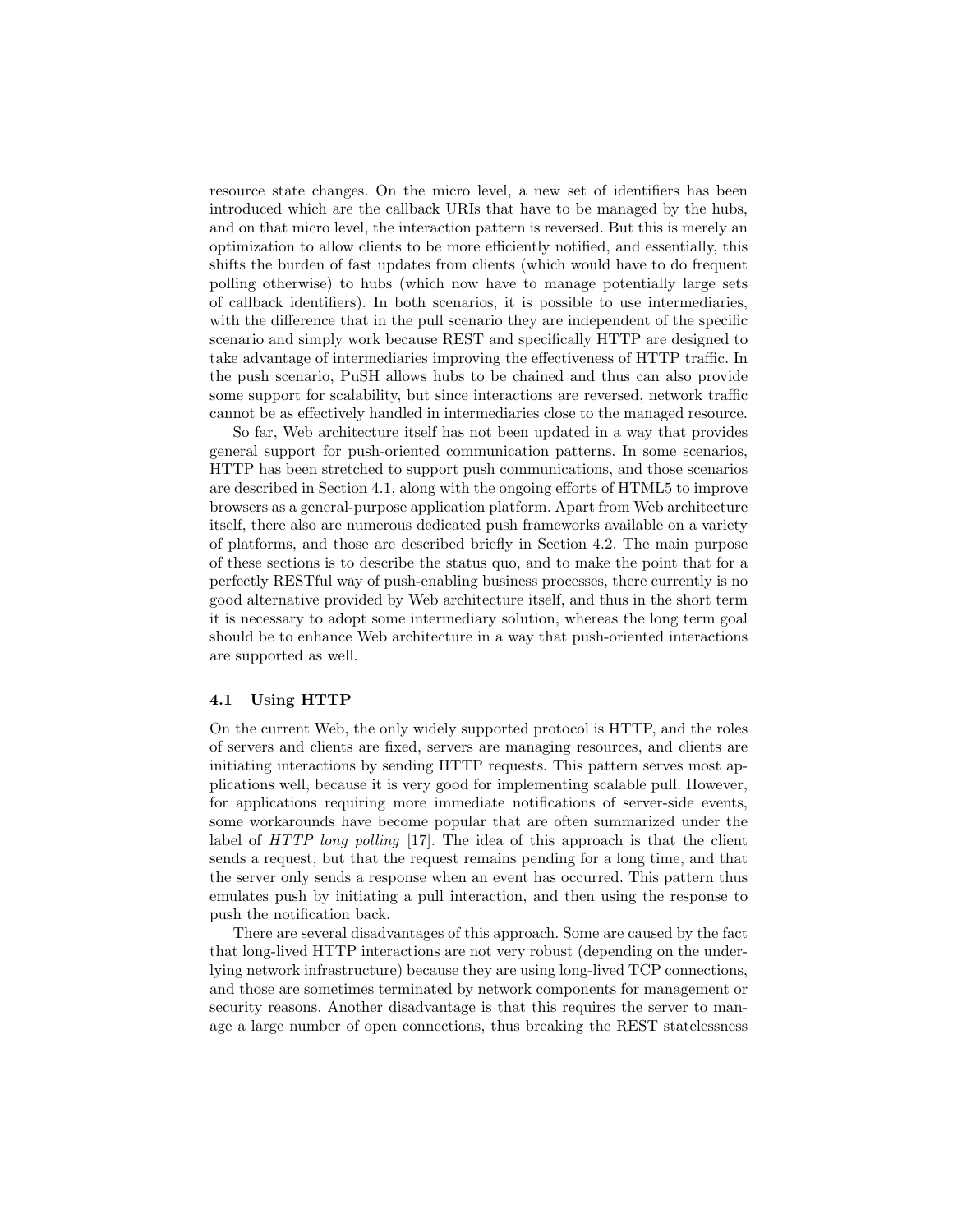constraint. For a server to be able to support many open connections, it often takes considerable low-level tweaking of the system to make sure that the server will not run out of system resources. The problems with long polling become particularly pronounced when the events occur infrequently (such as in the business process management domain) and thus the connections are kept open for an extended period of time without any actual communication over them. It is clear that long polling is not an elegant or well-designed solution to the goal of implementing push, but under certain circumstances it works well enough and is actually used in many Web applications.

As the most recent major development in the area of Web technologies, HTML5 [12] does add some aspects that are somehow related to push services. Server-Sent Events [13] add an API that allows a client to expose server-sent events as events in the popular DOM API model. However, the specification only defines the API that should be exposed via DOM, and makes no assumptions about how the events have been transported to the client. Thus, while this specification provides an interesting API to expose push notifications on the client, it does not help with the actual delivery of them across the network. The second push-related HTML5 technology are Web Sockets [14], which defines a TCP-like bidirectional connection between a client and a server. While this mechanism can be used for push notifications, it is not limited to them or optimized for them, and mostly can be seen as an attempt to replace HTTP long polling. When used for push, Web sockets have the same limitations as HTTP long polling, meaning that they are resource-intensive on the server side, and as ineffective for infrequent notifications. Furthermore, they may not work reliably in resource-constrained environments, in particular in mobile client settings.

#### 4.2 Dedicated Push Frameworks

The absence of well-designed methods for Web applications to implement push patterns has not gone unnoticed. One popular example of an attempt to solve the problem is PubSubHubbub (PuSH), a protocol that allows the interaction patterns of feeds to be reversed. Instead of polling for updates, clients subscribe to a hub, and feed updates are pushed to them. This is done by the hubs sending HTTP requests to the registered callback URI of the client, which means that the client must be able to run an HTTP server, and that the underlying network allows this reverse connection initiation to happen. PuSH standardizes the data delivery, but does not provide a model for managing subscriptions. Approaches such as Feed Subscription Management (FSM) [27] could be used to address this limitation.

There also are specific push-oriented protocols such as the Extensible Messaging and Presence Protocol (XMPP) [26], which has been developed mostly in an attempt to have a standardized protocol for Instant Messaging (IM). While IM protocols do cover the use case of delivering notifications to clients in a general and scalable way, they often have the disadvantage of adding a lot of additional functionality specific for the IM use case that is not required for simple push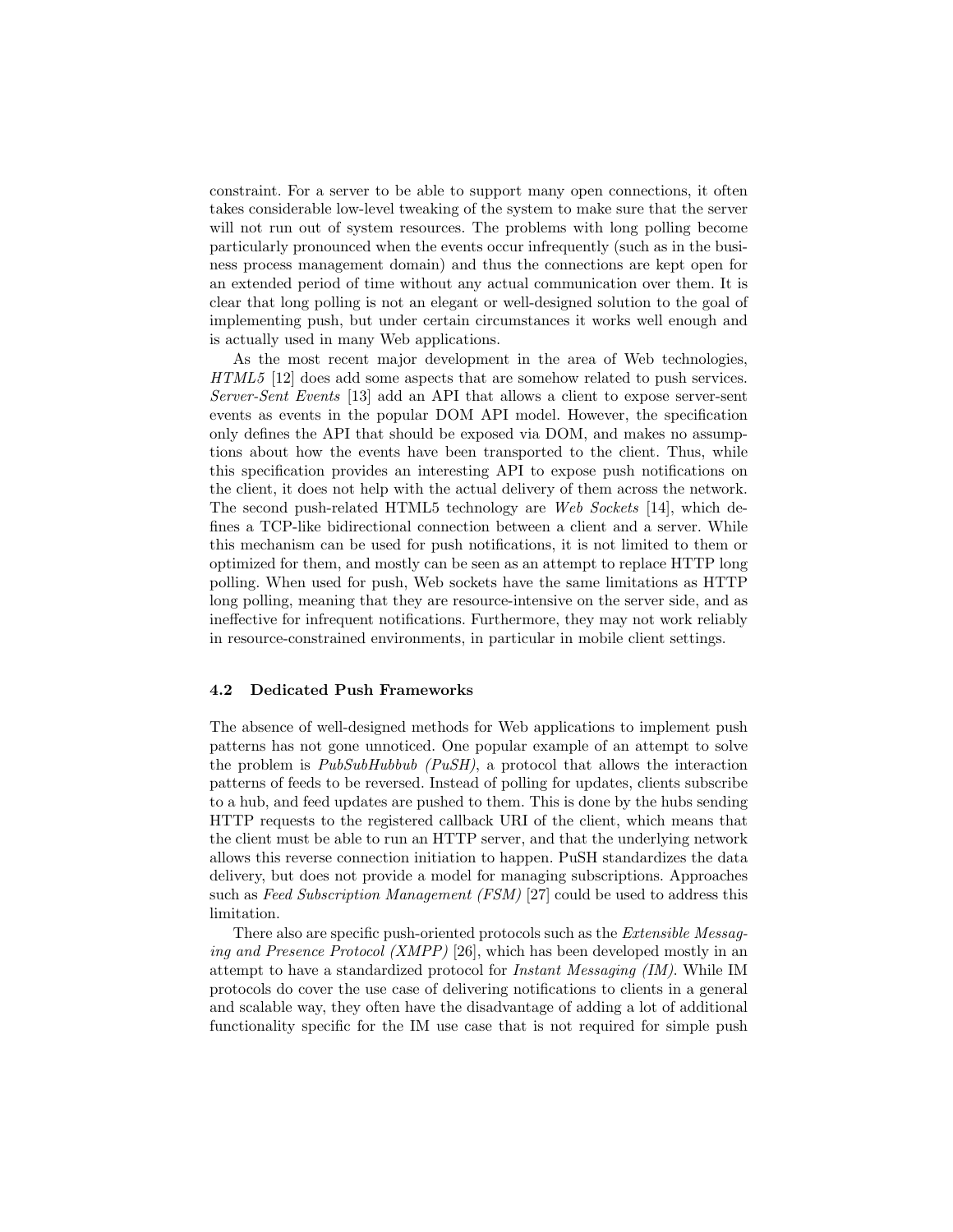notifications [24]. Furthermore, establishing a new protocol as part of Web architecture that is exclusively used for implementing push notifications seems to be a decision that might not be as reasonable as reusing the request/response capabilities of the universally supported HTTP and repurposing them.

While we do not have the space to explore platform-specific push protocols and services such as Apple Push Notifications (APN) or Android's Cloud to Device Messaging (C2DM), it is interesting to note that all relevant mobile platforms have developed their own flavor of push notifications, and that these have sometimes very different properties. C2DM for example is a very simple service with a best effort implementation and no delivery confirmation notification. BlackBerry's push service, on the other hand, has different Quality-of-Service classes, and in the highest class, delivery notifications are supported. This is of course considerably more expensive in terms of implementing such a service, but on the other hand may be a requirement that some applications have and either can get as part of a platform service, or they have to layer it on top of a more simple service by adding a more sophisticated "transport layer" themselves.

In summary, even if some attempts (e.g., the Juggernaut Ruby on Rails plugin is a notable example) have been made to provide some degree of transparency, the current landscape of push support for Web applications is incomplete and fragmented. Developers either have to use the suboptimal method of HTTP long polling, or, when communicating with mobile clients, need to work with possibly a variety of platform-specific notification services that require a lot of integration work if multiple platforms need to be supported. We thus believe that the Web should provide a method for push notifications, so that Web-oriented applications have a single and reliable way of implementing push interaction patterns across the widest possible selection of resources and consuming clients.

### 5 Architecture

Our solution for push-enabling RESTful business process management systems is based on representing process resources as feeds and then using one of the previously discussed mechanisms to notify clients of changes to the process feed.

#### 5.1 Representing Process Resources as Feeds

We propose to use the Atom standard media type as a suitable XML-based representation of process instances, since – for the purposes of monitoring and tracking their state – they can be seen as a collection of tasks.

As shown in Figure 3, the standard feed meta-data (such as the title, author, id, and updated timestamp) can be easily mapped to the meta-data used to describe process instances. For example, the updated timestamp can be computed based on the time associated with the latest event (i.e., state change) of a process instance. Links can be provided back to the process instance itself (with the self relation) and also to the process from which the instance was instantiated (with the template relation). Each feed entry represents a (public) task of the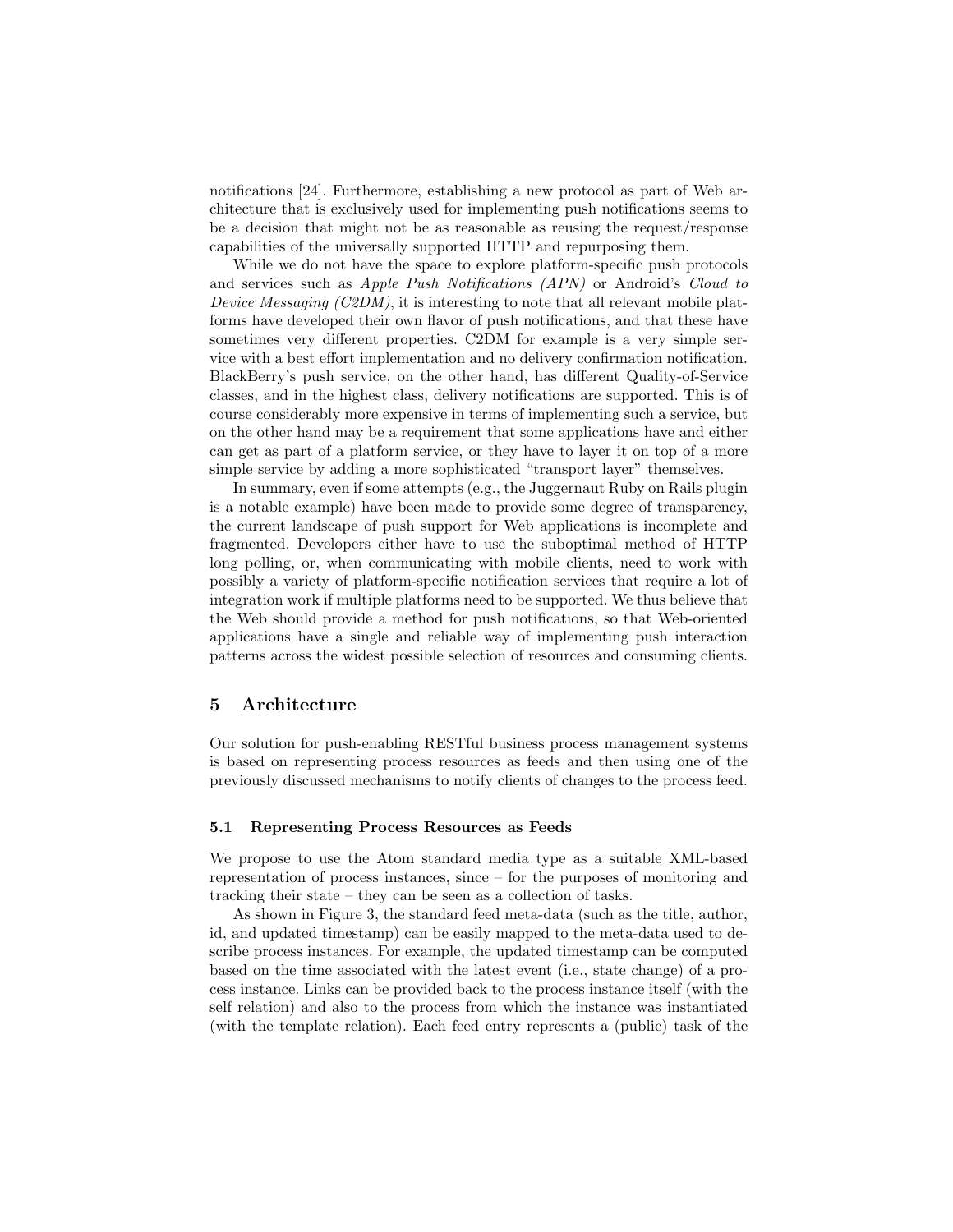process instance. Again, the updated timestamp marks the time of the most recent change of the state of the task (which for tasks that are still waiting to become active it is equivalent to the instantiation time of the process). Links to the individual task resources can be added so that a more detailed view of the task can be obtained in addition to what is found in the summary text, which could be used to store a textual description of the current state of the task.

A similar mapping can be provided for the whole collection of process instances for a given template, which can be also represented as a feed. We also suggest to use the feed format to represent the history of a task execution, so that it is possible to use a standard representation to log and monitor all state changes of a task instance.

```
<?xml version="1.0" encoding="utf-8"?>
<feed xmlns="http://www.w3.org/2005/Atom">
        <title>Loan Approval Process</title>
        <subtitle>Instance x</subtitle>
        <link href="http://rest.jopera.org/loan/x" rel="self" />
        <link href="http://rest.jopera.org/loan" rel="template" />
        <link href="http://pubsubhubbub.appspot.com/" rel="hub" />
        <id>http://rest.jopera.org/loan/x</id>
        <updated>2011-06-10T11:11:30Z</updated>
        <author><name>Cesare Pautasso</name><email>cp@jopera.org</email></author>
        <entry>
                <title>Choose Task (Ready)</title>
                <link href="http://rest.jopera.org/loan/x/choose" />
                <id>http://rest.jopera.org/loan/x/choose</id>
                <updated>2011-06-10T11:12:20Z</updated>
                <summary>State: ready</summary>
        </entry>
        <entry>
                <title>Approve Task (Waiting)</title>
                <link href="http://rest.jopera.org/loan/x/approve" />
                <id>http://rest.jopera.org/loan/x/approve</id>
                <updated>2011-06-10T11:11:30Z</updated>
                <summary>State: waiting</summary>
        </entry>
</feed>
```
Fig. 3. Atom Feed corresponding to a Process Instance of the Running Example

#### 5.2 Push-Enabled RESTful Process Execution Engine

As part of the JOpera [21] project, we have built a RESTful business process execution engine. In this section we focus on how the architecture of the system has been extended to support push notifications.

The layered architecture shown in Figure 4 augments the process engine kernel (which executed the process template code and manages the state of the corresponding process instances) with a REST layer, whose purpose is to publish processes as resources. To do so, it uses a Web server (such as Jetty) that supports both the HTTP and WebSockets protocols to handle synchronous client requests and asynchronous notifications.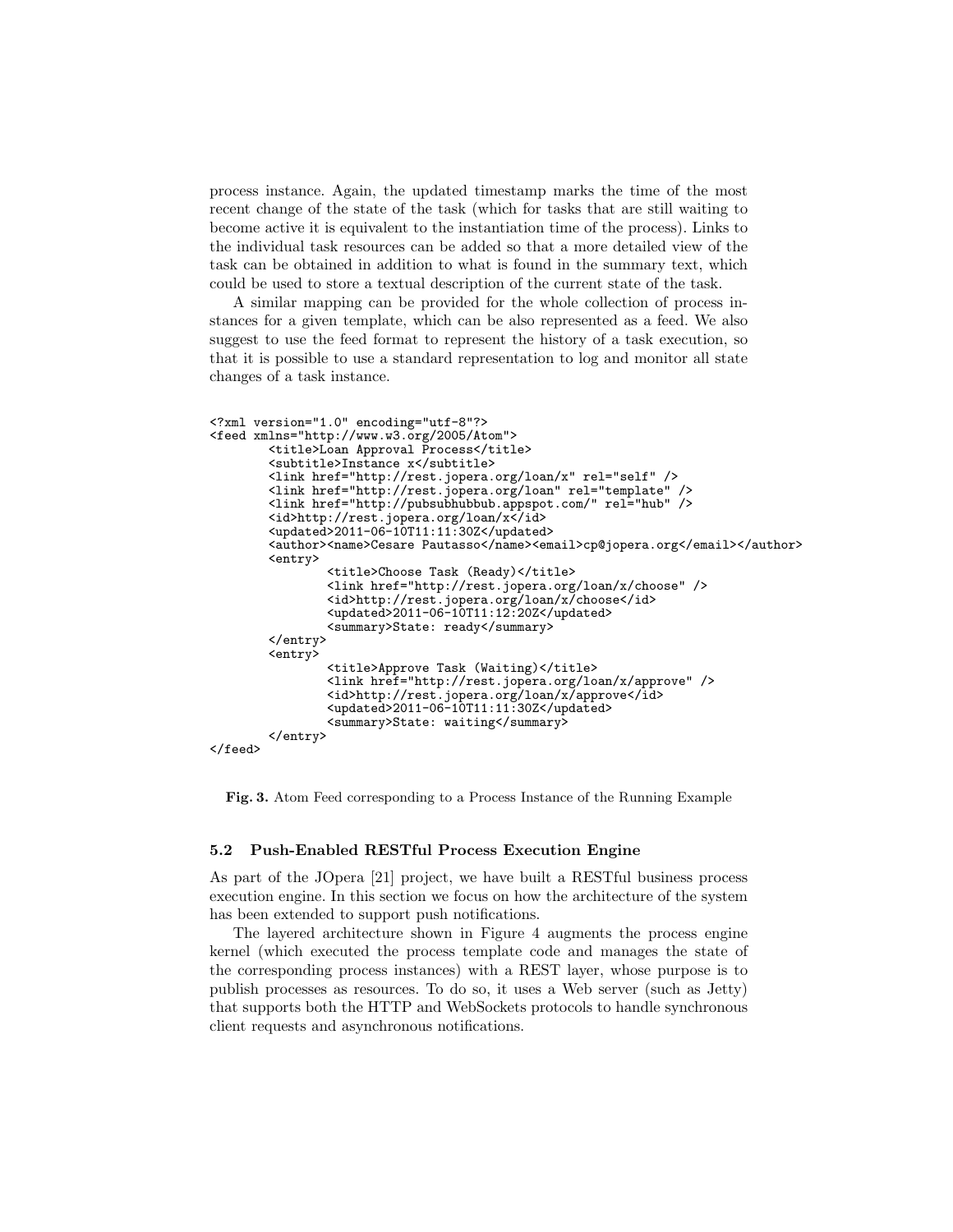

Fig. 4. Architecture of a Push-Enabled Process Execution Engine

For the first kind of synchronous requests (such as retrieving the current state of a process instance), the REST layer maps the RESTful Web Service API specified in Section 2 to the internal API of the process engine. To do so, the request and response payloads are processed by a set of media type parsers and renderers which share the responsability of turning the internal representations of the engine into the standard, externally visible formats (e.g., JSON, Atom, HTML) used to interact with the clients. These requests can be exchanged directly between a client and the server or go through an intermediary cache.

Concerning asynchronous notifications, we have experimented with some of the different mechanisms described in Section 4. Internally, the JOpera engine provides a call-back mechanism, which supports the dynamic installation of listeners which can intercept any state change of process and task instances. Thus, the REST layer can efficiently observe the behavior of the processes and propagate such state changes to interested clients using WebSockets and PuSH. Clients supporting the WebSocket protocol can open a connection using the ws:/process/instance URI, so that they can receive a message from the corresponding resource whenever its state changes. For simplicity, the message on the WebSocket is only used to indicate that an event has occurred and identify the affected resource. A client receiving it is expected to issue a basic GET HTTP request on the corresponding resource URIs to refresh its view on the current state of the resource. This way, all the existing mechanisms for caching, content-type negotiation and access control can be reused.

For clients supporting callbacks with PubSubHubbub, the feeds returned by the engine also contain a link relation 'hub' pointing them to where they can subscribe to receive notifications. Whenever a state change of a process instance occurs, the REST layer is notified by the engine and will ping the hub to inform it that the corresponding feed has changed. The hub will thus proceed to refresh the feed and efficiently call back all its subscribers.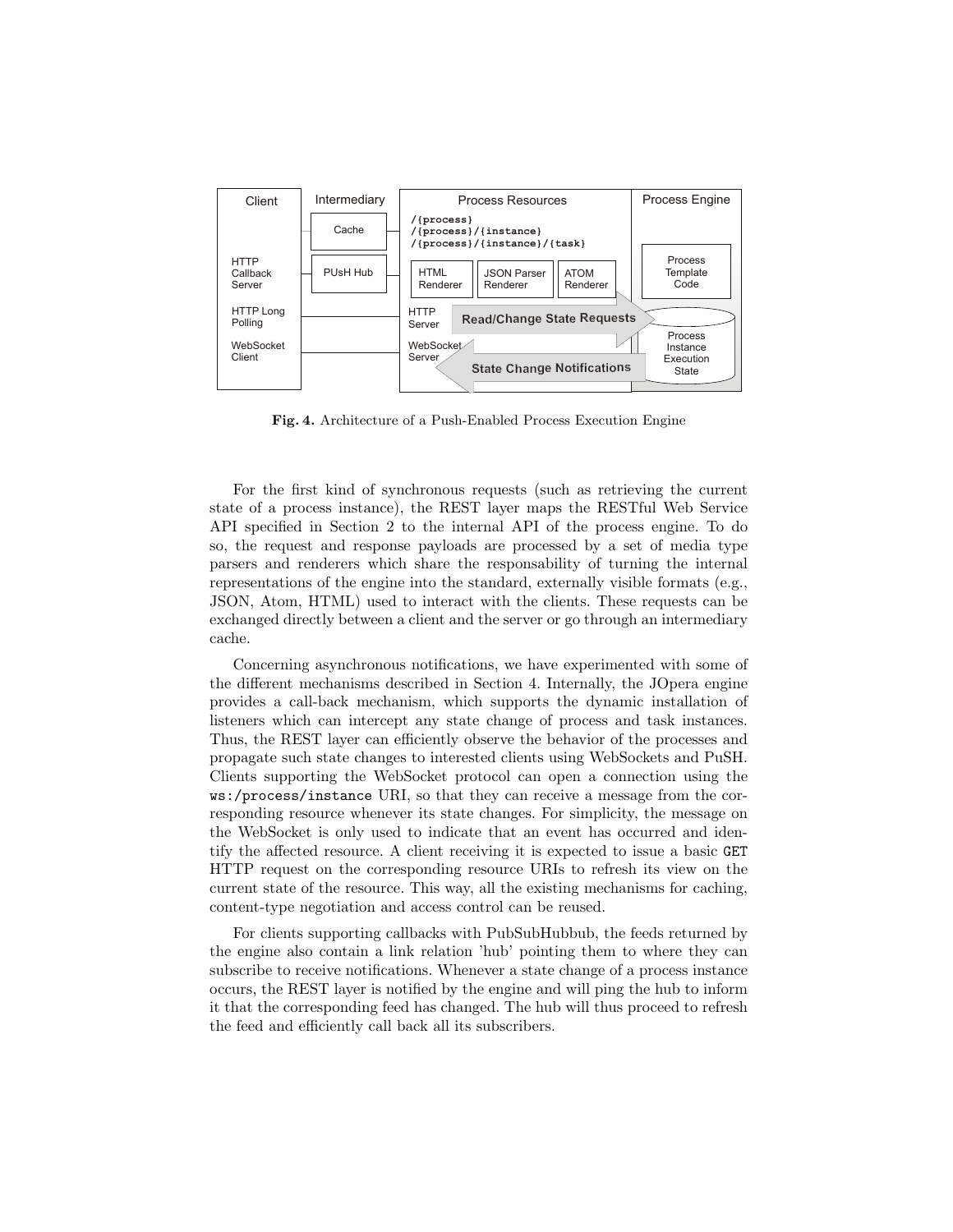Clients that neither support callbacks or WebSocket connections can still rely on HTTP long polling techniques. In our implementation we use a specific query parameter to specify whether a GET /process/instance?notify=[stream|next] request should be immediately answered with a snapshot of the current state (if the notify query parameter is missing), or the connection should block until some event occurs (notify query parameter is present). In this case we support two kinds of replies. With notify=next the response payload contains a snapshot of the updated resource state and the HTTP connection is terminated once the transfer is complete. With notify=stream the HTTP connection remains open so that multiple events can be notified. This second variant works well in conjunction with browsers that support the execution of JSONP callbacks, which are written to the open HTTP response to indicate and identify the event.

# 6 Related Work

Generally speaking, extending REST with push capabilities can considered similar to the Asynchronous REST  $(A+REST)$  style proposed in  $ARRESTED$  [16]. However, while in that work the authors propose broadcast notifications, it is more realistic to assume that notifications are not being broadcast, but instead are sent using a publish/subscribe pattern or using multicast mechanisms [7]. From the REST perspective, the main point is that push has to built around the identification constraint, meaning that RESTful push needs to built around the idea that it is possible to get push notifications about updated resources. PuSH's approach of using feeds may be a very good starting point, because by using feeds it becomes possible not to simply subscribe to a resource, but to subscribe to a collection, and any changes to that collection will result in changes to the collection URI resource (the feed), as also discussed in [20] in the context of semantically annotated resources. Complementary to PuSH, a survey which includes a performance evaluation of different AJAX push and pull techniques can be found in [2].

The concept of using a business process modeling language to control the state of resources was first proposed in [19]. The idea of a RESTful Web service API to access the state of workflow instances has been also described in [28], where an ad-hoc solution based on client callback URIs was proposed to deal with the problem of push notifications. The feature of hypermedia-based discovery of the active tasks of a workflow was also featured in the Bite [5] project. In our architecture we introduce a more general design based on hierarchically nested feeds. As opposed to our previous work on the BPEL for REST [22] and BPMN for REST [23] extensions, in this paper we propose an orthogonal approach to publish processes as resources which does not require to add any language features beyond the ability to control which tasks should be published as resources.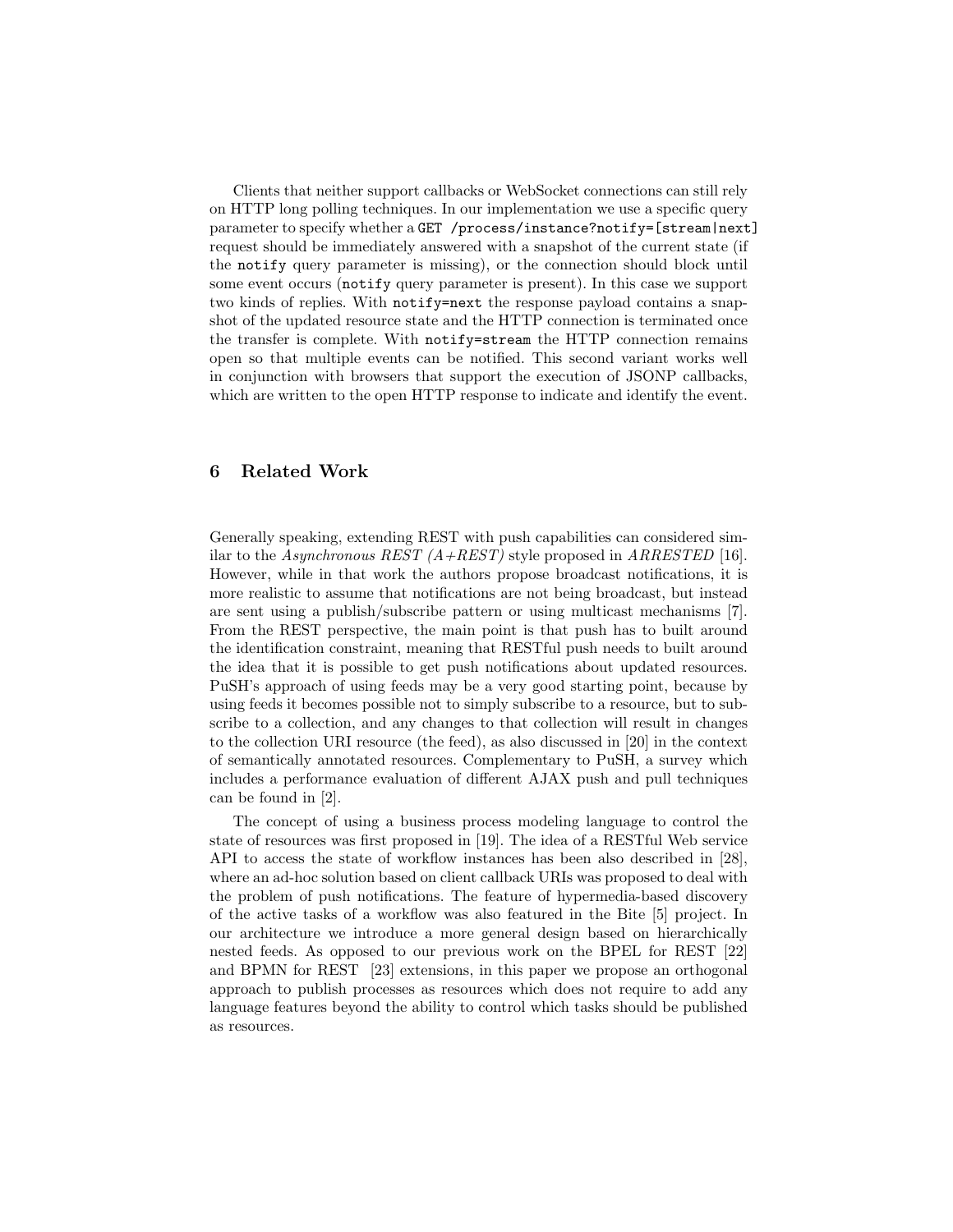# 7 Conclusions

In this paper we have shown how to use different push techniques to solve an important problem that occurs when publishing business processes as resources. We have presented the design of a RESTful Web Service API for a business process execution engine and motivated with an example the pressing need for clients to be notified when the process execution reaches a certain task. By publishing individual process instances as resources and by giving them a unique identifier it becomes possible to support interactions that make use the uniform interface. By projecting part of the state of a process instance over a standard feed representation, it becomes possible for clients to subscribe to it and use optimizations such as the PubSubHubbub protocol to scale the corresponding delivery of notification callbacks. Without a feed or a similar construct, it becomes considerably harder to build push architectures, because of a lack of a collection construct (identified by a URI) and the individual items in that collection (also identified by URI). Pushing updates from the collection URI allows servers to notify clients of new resources (by adding hyperlinks to the push notifications), which allows REST's statelessness, global addressability and uniform interface constraints to be satisfied even in this scenario of a reverse interactions.

In future work we plan to further extend the system architecture with XMPP support and perform a scalability and performance evaluation to study the impact of the new REST layer on the performance of the business process engine and to compare the different alternative push mechanisms included in the architecture proposed in this paper. It will also be interesting to explore the design tradeoffs in the context of mobile clients, due to the emerging need to efficiently interact with a running business process from a mobile client.

### References

- 1. Allamaraju, S.: RESTful Web Services Cookbook. O'Reilly & Associates, Sebastopol, California (February 2010)
- 2. Bozdag, E., Mesbah, A., Van Deursen, A.: A comparison of push and pull techniques for ajax. In: Proc. of the 9th IEEE International Symposium on Web Site Evolution (WSE 2007). pp. 15–22 (2007)
- 3. Brush, A.J.B., Bargeron, D., Grudin, J., Gupta, A.: Notification for Shared Annotation of Digital Documents. In: SIGCHI Conference on Human Factors and Computing Systems (CHI 2002). pp. 89–96. ACM Press, Minneapolis, Minnesota (April 2002)
- 4. Christensen, J.H.: Using RESTful web-services and cloud computing to create next generation mobile applications. In: Proc. of the 24th ACM SIGPLAN conference companion on Object oriented programming systems languages and applications. pp. 627–634. OOPSLA '09, Orlando, Florida, USA (2009)
- 5. Curbera, F., Duftler, M., Khalaf, R., Lovell, D.: Bite: Workflow Composition for the Web. In: Proc. of the 5th International Conference on Service-Oriented Computing (ICSOC 2007). Vienna, Austria (2007)
- 6. Eshuis, R., Grefen, P.W.P.J., Till, S.: Structured Service Composition. In: Proc. of the 4th International Conference on Business Process Management (BPM2006). LNCS, vol. 4102, pp. 97–112. Vienna, Austria (2006)